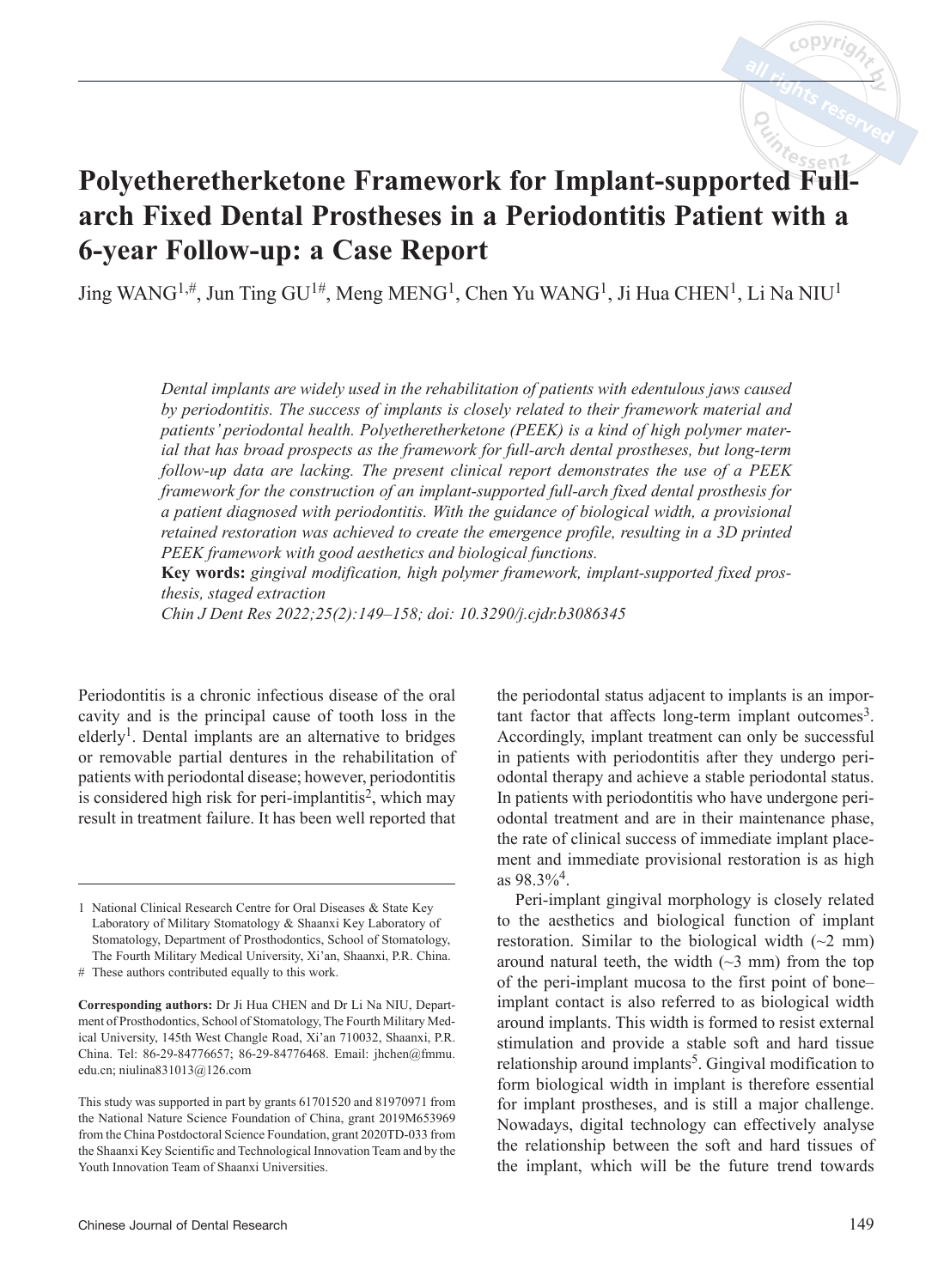gingival shaping in the complete implant-supported fixed denture<sup>6</sup>.

Traditionally, implant-supported full-arch fixed dentures are manufactured with metal alloy frameworks; acrylic resin or porcelain teeth are then laid over the casted framework7. Such frameworks are mostly fabricated from cobalt-chromium alloy. Although the alloy has sufficient strength to withstand occlusal forces, it is not resistant to corrosion<sup>8</sup>. Cobalt-chromium frameworks have subsequently been replaced by titanium and zirconia frameworks that provide favourable biocompatibility, exceptional wear resistance and excellent corrosion resistance<sup>8-10</sup>. Unfortunately, titanium and zirconia frameworks have shown high stiffness<sup>11,12</sup>, which may lead to conduction of occlusal loading. The force around implants is greatly increased when the implant is connected with a rigid framework. The stress concentration is considered a risk factor for prosthesis failure and peri-implant bone loss. Due to the drawbacks of the aforementioned materials, a new generation of material is required for the preparation of implant-supported prosthetic frameworks.

Polyetheretherketone (PEEK) is a high temperature thermoplastic, semi-crystalline polymer with a high melting temperature<sup>12,13</sup>, which is widely suitable for  $CAD/CAM$  fabrication of various dental protheses<sup>14</sup>. It has good biocompatibility and favourable resistance to wear and fatigue. In addition, PEEK can be easily chemically modified. This enables simple adjustment of its mechanical properties in accordance with requirements<sup>12</sup>. BioHPP (Bredent, Senden, Germany) is a PEEK-based, ceramic-reinforced high-performance polymer. It exhibits excellent polishing properties and wear resistance, with low plaque affinity<sup>15</sup>, and is therefore a good choice for the preparation of denture frameworks in patients with periodontitis.

The use of PEEK polymer material in dentistry has yet to gain momentum. In particular, the literature is sparse on long-term clinical studies of the use of PEEK in clinical dental practice. This case report presents a 6-year follow up of a patient with periodontitis who received restoration with an implant-supported fullarch fixed dental prosthesis fabricated with a PEEK framework.

# **Case report**

A 61-year-old, non-smoking man was referred to our department, with the chief compliant of mobility in his mandibular teeth. The patient had been suffering from loose teeth and masticatory dysfunction for 5 years, with teeth lost in both the anterior mandible and maxilla.

The intraoral examination identified generalised, severe plaque accumulation and heavy calculus deposits. Periodontal pocket depth ranged from 4 to 7 mm on probing. In the maxilla, the left central incisor had been lost and the right central and left lateral incisors exhibited class I mobility (i.e., < 1 mm horizontal movement) according to Miller's classification. In the mandible, the right central incisor had been lost; all the remaining teeth were mobile with class III mobility  $(i.e., > 2$  mm horizontal or vertical mobility), with the exception of the left and right premolars, which exhibited class II mobility (> 1 mm horizontal movement) (Table 1, Fig 1a).

 $c$  OPV $r$ 

The radiographic examination showed severely resorbed alveolar bone due to periodontitis, with horizontal bone resorption to the middle of the roots in the maxilla. Bone resorption was more extensive in the mandible, with bone loss up to two-thirds of the root lengths. The mandibular right second molar, left canine and left first and second molars suffered from asymptomatic apical periodontitis with periapical radiolucencies (Fig 1b). The patient had a thick gingival biotype. There were 10 to 12 mm of available inter-ridge restorative space in the edentulous region for prosthesis construction (i.e., Class III vertical restorative space) $16$ .

Several prosthodontic treatment plans were presented to the patient, including a removable denture, an implant-retained overdenture and an implant-supported fixed prosthesis. After understanding the advantages and disadvantages associated with each plan, the patient opted for an implant-supported fixed prosthesis in the mandible and a fixed partial denture in the maxilla.

The initial therapy involved controlling the periodontitis with periodontal treatment. The latter included oral hygiene instruction, scaling and root planning, according to the European Federation of Periodontology Clinical Practice Guidelines<sup>17</sup>. The maxillary teeth were restored as planned after periodontal treatment; however, all the mandibular teeth showed a poor prognosis after treatment. Herein, the mandible was planned to be restored with implant-supported full-arch fixed dental prostheses, after adequate communication with the patient.

CBCT (Orthophos XG 3D; Dentsply Sirona, Charlotte, NC, USA) was performed with a radiological diagnostic prosthesis, according to the dual-scan procedure outlined in the scanning protocol<sup>18</sup>. The obtained DICOM file was matched with data acquired from an intraoral scanner (D2000 3D Scanner, 3Shape, Copenhagen, Denmark). The implant template was designed using implant planning software (GuideMia Technologies, Los Alamitos, CA, USA) and fabri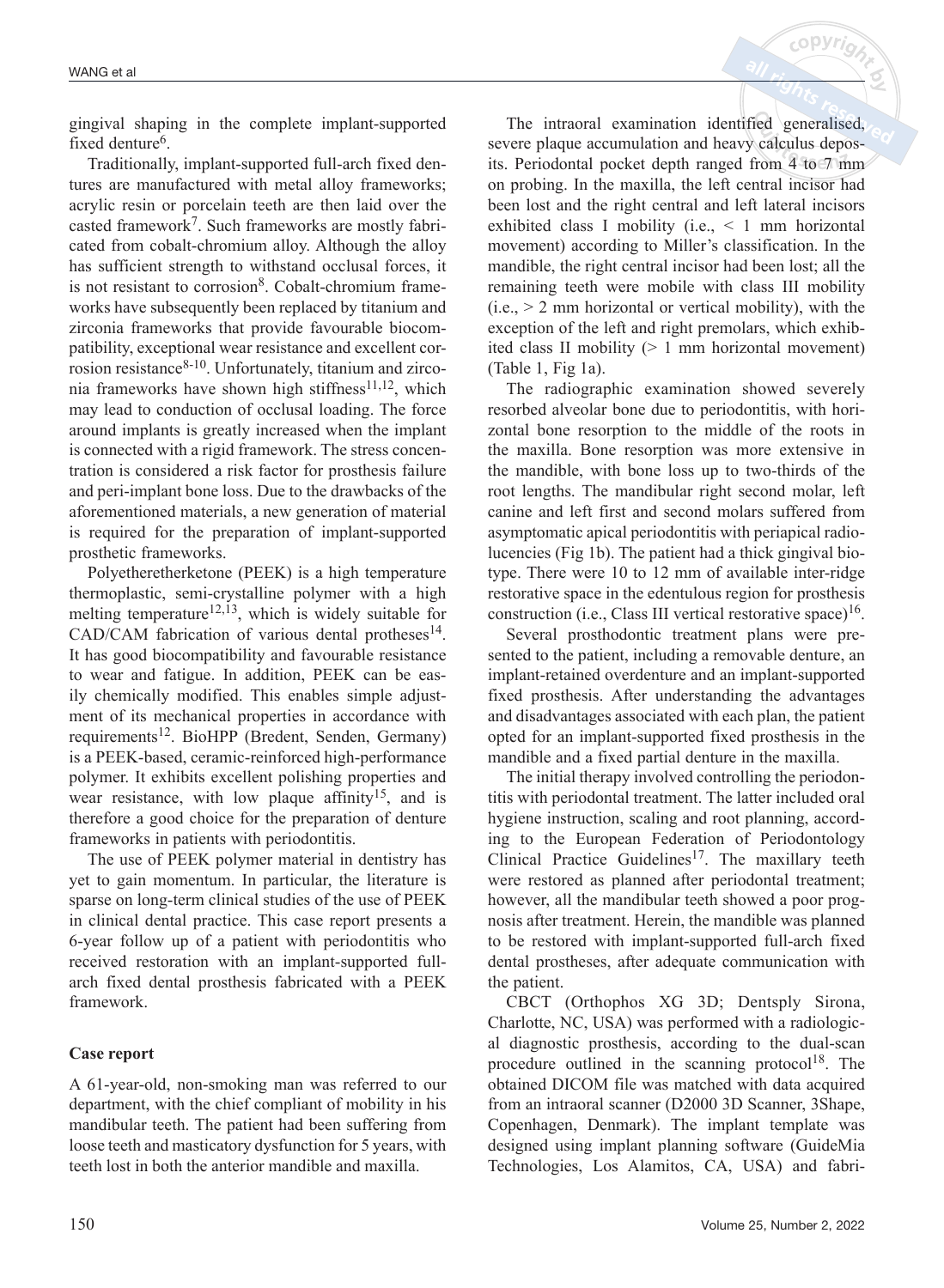cated using a 3D printer (ProJect MJP 3600 Dental, 3D Systems, Rock Hill, SC, USA) with surgical guide resin (VisiJet MP200, VisiJet M3 Stoneplast, SD Systems (New York, NY, USA).

All the mandibular teeth were extracted 1 month prior to implant surgery, except for the canines and second molars. After delivery of local anaesthesia, an implant guide supported by the teeth and mucosa was used for preparation of the implantation fossae. The mandibular canines were then extracted. An incision was made on the mandibular alveolar crest by raising a full-thickness flap. Six 3.3 mm diameter bone-level implants (Straumann, Basel, Switzerland) were placed. Insertion torque of 35 Ncm was placed on the prosthetic screws (Fig 2).

An implant-level impression was made immediately after implant placement. The multiunit impression copings were splinted together using stainless-steel bars and auto-polymerising acrylic resin (GC Pattern Resin, GC, Tokyo, Japan). Immediate impressions were taken using an addition silicone impression material (Virtual Heavy Body, Ivoclar Vivadent, Schaan, Lichenstein). The interocclusal centric relationship was registered using a conventional occlusal wax rim. The mandibular second molars were extracted after the record was taken. The accuracy of implants was checked using CBCT (Fig 3). An interim restoration, consisting of individual artificial teeth and heat-polymerised acrylic resin (Trevalon, Dentsply Sirona), was designed and fabricated using CAD/CAM (GuideMia Technologies) (Fig 4). The ridge of the pontic was designed to be laid 2.3 mm above the alveolar crest, and the rest of the pontic was designed following the morphology of the alveolar bone. The interim restoration was delivered immediately after the surgical operation to restore masticatory function and aesthetics during the recovery period.

Prior to construction of the definitive restoration, the morphology of the pontic site and mucosa around implants of the interim restoration were modified according to the oral soft tissue 3 and 6 months after implant surgery. After that, information on gingival morphology was collected by scanning the final version of the modified interim restoration (D2000 3D Scanner, 3Shape). This information was duplicated to the permanent prosthesis. A definitive impression was taken with addition silicone impression material (Virtual Heavy Body and Virtual Light Body, Ivoclar Vivadent) using splinted open-tray impression copings and the final interocclusal relationship was recorded. The definitive prosthesis consisted of a fixed implantsupported prosthesis with individual artificial resin

| <b>Prognosis</b>                                                                                                                                               | $\bullet$ |         | $\circ$       |    |   | ū.             |        |        | п             |        |   | ш                |                   | $\bullet$ |               |        | $\bullet$      |        |                   |        |   |   | $\mathbf{\sigma}$ |        |   | D                |        | п              |        |   | ш              |   |        | $\bullet$      |                               | σ              |                  |   |
|----------------------------------------------------------------------------------------------------------------------------------------------------------------|-----------|---------|---------------|----|---|----------------|--------|--------|---------------|--------|---|------------------|-------------------|-----------|---------------|--------|----------------|--------|-------------------|--------|---|---|-------------------|--------|---|------------------|--------|----------------|--------|---|----------------|---|--------|----------------|-------------------------------|----------------|------------------|---|
| Plaque                                                                                                                                                         |           |         |               |    |   |                |        |        |               |        |   |                  |                   |           |               |        |                |        |                   |        |   |   |                   |        |   |                  |        |                |        |   |                |   |        |                |                               |                |                  |   |
| Mobility                                                                                                                                                       |           |         | ï             |    |   | Ĭ.             |        |        |               |        |   | ı                |                   |           |               |        |                |        |                   |        |   |   |                   |        |   | ı                |        | ı              |        |   | ı              |   |        | ı              |                               |                |                  |   |
| BOP<br>B                                                                                                                                                       | ł         |         | $^{+}$        |    |   | $\mathbf{I}$   |        |        |               |        |   | $\blacksquare$   |                   | $\,^+$    |               |        | $\blacksquare$ |        |                   |        |   |   | $\overline{+}$    |        |   | $^{+}$           |        | $\blacksquare$ |        |   | $\blacksquare$ |   |        | $^{+}$         |                               | $^{+}$         |                  |   |
| 88<br>PPD, mm                                                                                                                                                  | M<br>ယ    | $\circ$ | $\circ$       | LO | ო | က              | $\sim$ | ო      | ო             | $\sim$ | ო | $\sim$<br>ო      | $\mathbf{\Omega}$ | $\sim$    | $\sim$        | ო      | ო              | $\sim$ | $\sim$            |        |   |   | $\sim$            | $\sim$ | 4 | $\sim$<br>4      | ო      | 2              | $\sim$ | ო | 4              | က | $\sim$ | ო              | 5<br>ო                        | ဖ              | ო                | 4 |
| 92<br>P                                                                                                                                                        | က<br>ဖ    | 4       | ဖ             | M  | S | $\overline{4}$ | M      | $\sim$ | ო             | $\sim$ | 4 | $\sim$<br>$\sim$ | $\sim$            | $\sim$    | $\sim$        | S      | $\sim$         |        | $\mathbf{\Omega}$ |        |   |   | $\sim$            | $\sim$ | c | $\sim$<br>$\sim$ | $\sim$ | co             | 2      | S | c              | S | S      | 4              | ဖ<br>က                        | 5              | S                | 4 |
| Tooth number                                                                                                                                                   |           |         | $\frac{6}{1}$ |    |   | $\frac{5}{1}$  |        |        | $\frac{4}{1}$ |        |   | $\frac{3}{5}$    |                   |           | $\frac{1}{2}$ |        | H              |        |                   | 21     |   |   | 22                |        |   | 23               |        |                | 24     |   | 25             |   |        | 26             |                               | 27             |                  |   |
|                                                                                                                                                                | 47        |         | 46            |    |   | 45             |        |        | $\frac{4}{4}$ |        |   | 43               |                   |           | $\frac{2}{3}$ |        | $\frac{1}{4}$  |        |                   | 51     |   |   | 32                |        |   | 33               |        |                | 34     |   | 35             |   |        | 36             |                               | 37             |                  |   |
| $\overline{c}$                                                                                                                                                 | ო<br>o    | N       |               |    |   | 4              | 4      | ო      | ო             | $\sim$ | 5 | ო<br>4           | 4                 | ო         | ო             | $\sim$ |                |        |                   | ო      | 4 | ო | ო                 | $\sim$ | 4 | ო<br>4           | 4      | 4              | ო      | 4 | 5              | ო | 4      | $\overline{ }$ | ო<br>ო                        | $\overline{a}$ | 4                | ഥ |
| BS<br>PPD, mm                                                                                                                                                  | 5<br>5    | ဖ       |               |    |   | 5              | S      | 4      | 4             | 4      | S | 3<br>3           | 5                 | က         | က             | 4      |                |        |                   | က      | S | က | က                 | 3      | 4 | $\sim$<br>4      | S      | 4              | m      | 4 | 4              | m | 5      | ဖ              | $\overline{\phantom{0}}$<br>က | ဖ              | 5                |   |
| BOP<br>B                                                                                                                                                       | $\ddot{}$ |         |               |    |   | $\,{}^+$       |        |        | $^+$          |        |   | $\ddot{}$        |                   | $^+$      |               |        |                |        |                   | $^{+}$ |   |   | $\,^+$            |        |   | $\ddagger$       |        | $\,{}^+$       |        |   | $\,^+$         |   |        | $^{+}$         |                               | $^{+}$         |                  |   |
| Mobility                                                                                                                                                       |           |         |               |    |   |                |        |        |               |        |   | ≡                |                   | ≡         |               |        |                |        |                   |        |   |   |                   |        |   |                  |        |                |        |   |                |   |        |                |                               | Ξ              |                  |   |
| Plaque                                                                                                                                                         |           |         |               |    |   |                |        |        |               |        |   | Ξ                |                   |           |               |        |                |        |                   |        |   |   |                   |        |   |                  |        |                |        |   |                |   |        |                |                               | $=$            |                  |   |
| Prognosis                                                                                                                                                      | I         |         |               |    |   | $\Omega$       |        |        | $\Omega$      |        |   | I                |                   | I         |               |        |                |        |                   | I      |   |   | I                 |        |   | I                |        | $\Omega$       |        |   | $\Omega$       |   |        | I              |                               | エ              |                  |   |
| BOP, bleeding on probing; BS, buccal side; F, fair; H, hopeless; LS, lingual side; P, poor; PPD, periodontal probing depth; PS, palatal side; Q: questionable. |           |         |               |    |   |                |        |        |               |        |   |                  |                   |           |               |        |                |        |                   |        |   |   |                   |        |   |                  |        |                |        |   |                |   |        |                |                               |                | t <sub>ess</sub> |   |
| or II for plaque indicates the Plaque Index, and for mobility it indicates the degree of tooth mobility                                                        |           |         |               |    |   |                |        |        |               |        |   |                  |                   |           |               |        |                |        |                   |        |   |   |                   |        |   |                  |        |                |        |   |                |   |        |                |                               |                |                  |   |

The Latin Call of the United

 $\overline{\phantom{a}}$ 

Pretreatment periodontal chart. Table 1 Pretreatment periodontal chart. Table 1 + means that BOP is positive and - means it is negative.

means that BOP is positive and - means it is negative.

sen $2$ 

TNPT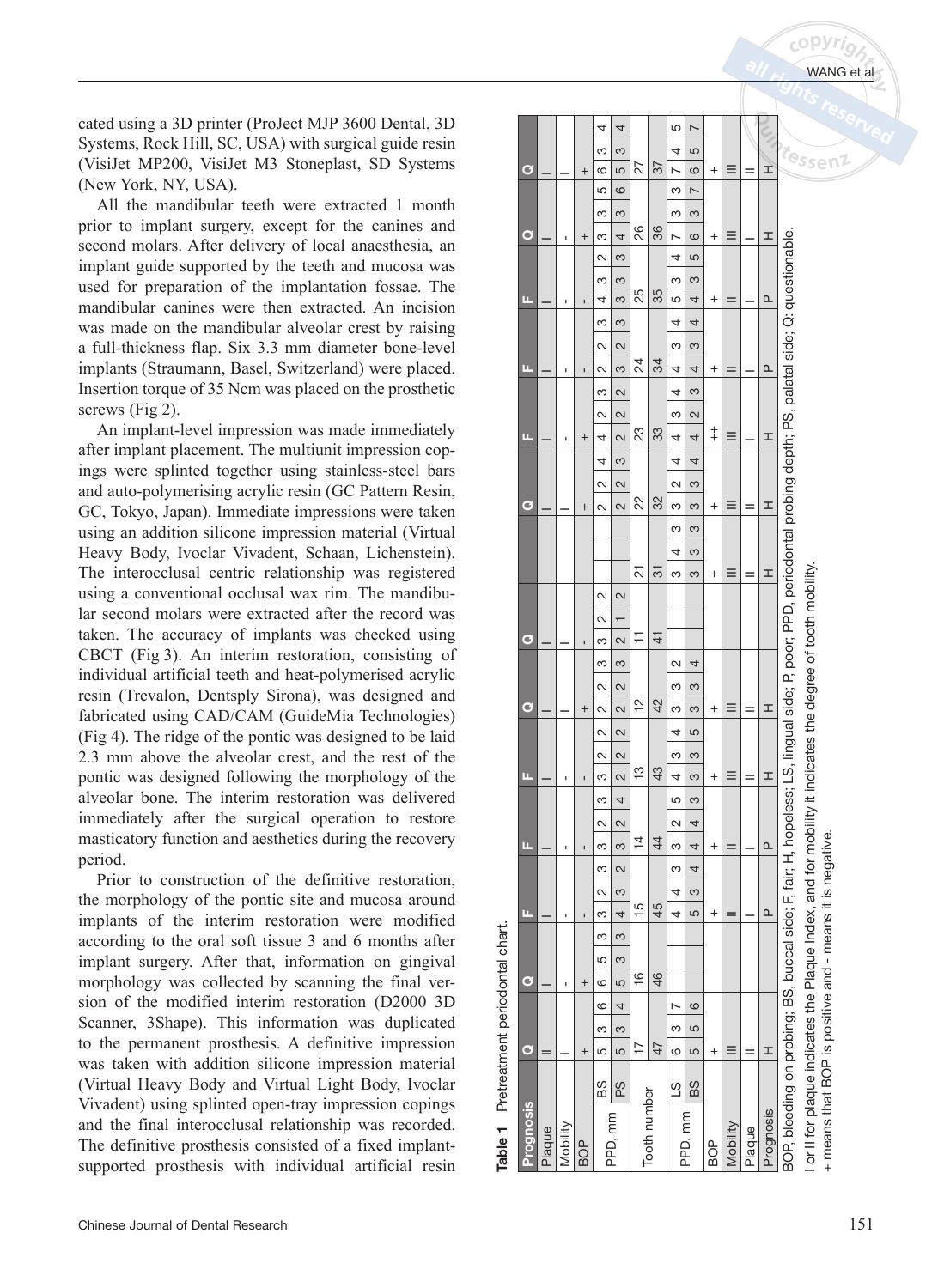

Fig 1 Pretreatment photographs: (a) intraoral view of the mandible and (b) panoramic radiograph of the initial dental status.



Fig 2 Treatment procedure.

teeth (neo.lign, Bredent), and polymethyl methacrylate (PMMA) veneers (neo.lign) laid over a PEEK framework (breCAM.BioHPP, Bredent) (Fig 5). The adhesive procedures were as follows. First, the PEEK framework was conditioned as per the instructions. It was airborneparticle abraded at a pressure of 2 to 3 MPa using 110 μm aluminium oxide wetted with primer (visio.link,

Bredent) followed by light-curing, then covered by a lamella of theopaquer (Opaquer combo.lign, Bredent), polymerised in the light-curing unit. Meanwhile, the PMMA veneer was also airborne-particle abraded and primer conditioned using the same protocol with the PEEK framework. After that, the veneer was cemented to the framework using the tooth shade cement (combo.

 $c$  o DVr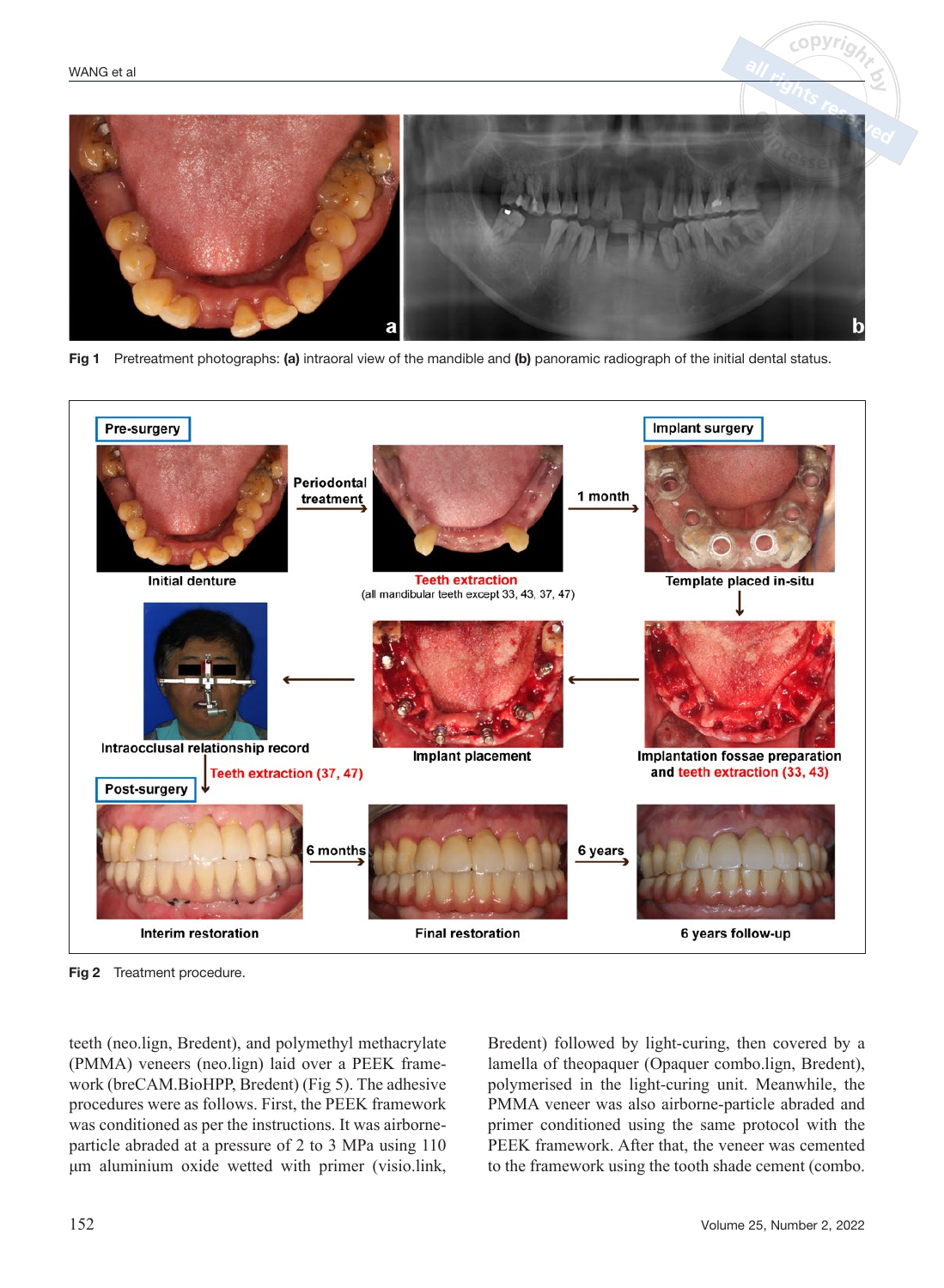

Fig 3 (a) Deviation of implant placement from the design and (b) panoramic radiograph after final implantation.



Fig 4 (a to c) CAD/CAM of the interim prostheses, (d) panoramic intraoral view after restoration of the interim prostheses.

lign, Bredent) and subsequently polymerised using the light-curing unit.

After the entire implant procedure, an occlusal splint was made to protect the protheses. Over the 6-year followup, the patient's periodontal condition remained stable with no signs of inflammation or bleeding. The mandibular implants were firm and stable, with negligible bone resorption (Table 2 and Fig 6). There was no swelling or recession of the adjacent gingivae. The patient indicated that his chewing efficacy was significantly improved after insertion of the prosthesis and was satisfied with the aesthetic results; however, veneer collapse was found on the posterior area of the mandibular protheses. According

to our clinical experience, the veneer damage in the left posterior region of the protheses was considered to have worn off, while in the right region it was thought to have chipped off. Even though veneer collapse occurred, the implant could still be considered a 6-year success, based on the commonly accepted criteria of implant success<sup>19</sup>.

# **Discussion**

Periodontitis causes attachment loss and alveolar bone destruction, ultimately resulting in tooth loss. Patients with periodontitis usually have poor oral hygiene and extensive plaque accumulation and are prone to peri-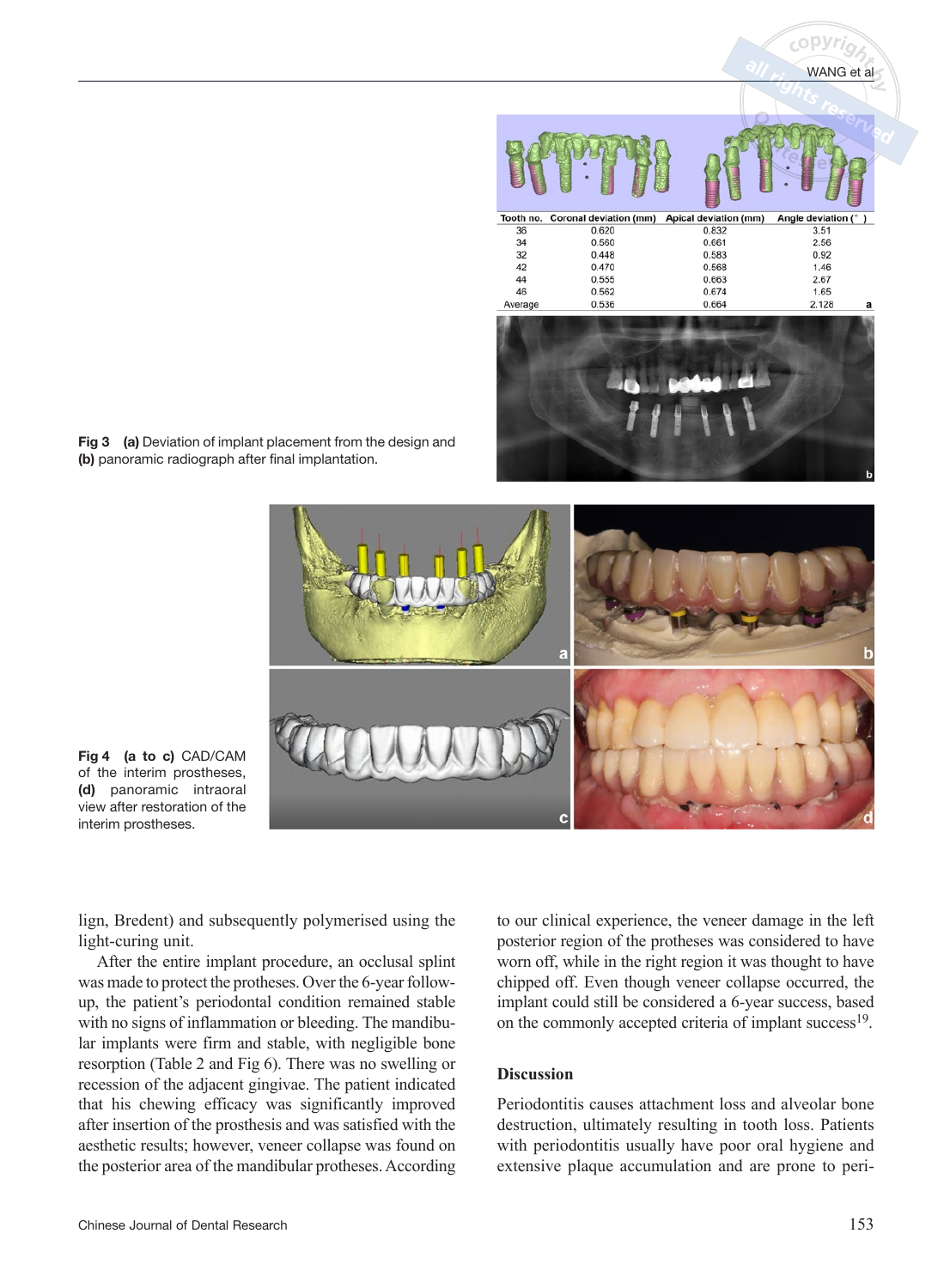



Fig 5 (a) Occlusal, frontal and lateral views on the day of delivery showing healthy peri-implant mucosal conditions and (b to d) the final reconstruction in situ.

Fig 6 Posttreatment photographs from the 6-year follow-up: (a) intraoral panoramic view, (b) occlusal view of the prosthesis and (c) panoramic radiograph.

implantitis2. Multiple investigations have illustrated that poor periodontal status adjacent to implants results in implant treatment failure $3,20$ . Preoperative periodontal treatment is therefore necessary to achieve a healthy periodontal condition prior to implant surgery. According to the European Federation of Periodontology Clinical Practice Guidelines<sup>17</sup>, the treatment continued with bleeding on probing  $\leq 10\%$ , shallow probing depths of  $\leq$  4 mm and no 4-mm pockets with bleeding on probing. Such a periodontal condition is considered a prerequisite for implant placement. Besides, the patient should be subjected to a stringent periodontal maintenance scheme over the entire implant treatment procedure to achieve a favourable long-term outcome<sup>17</sup>.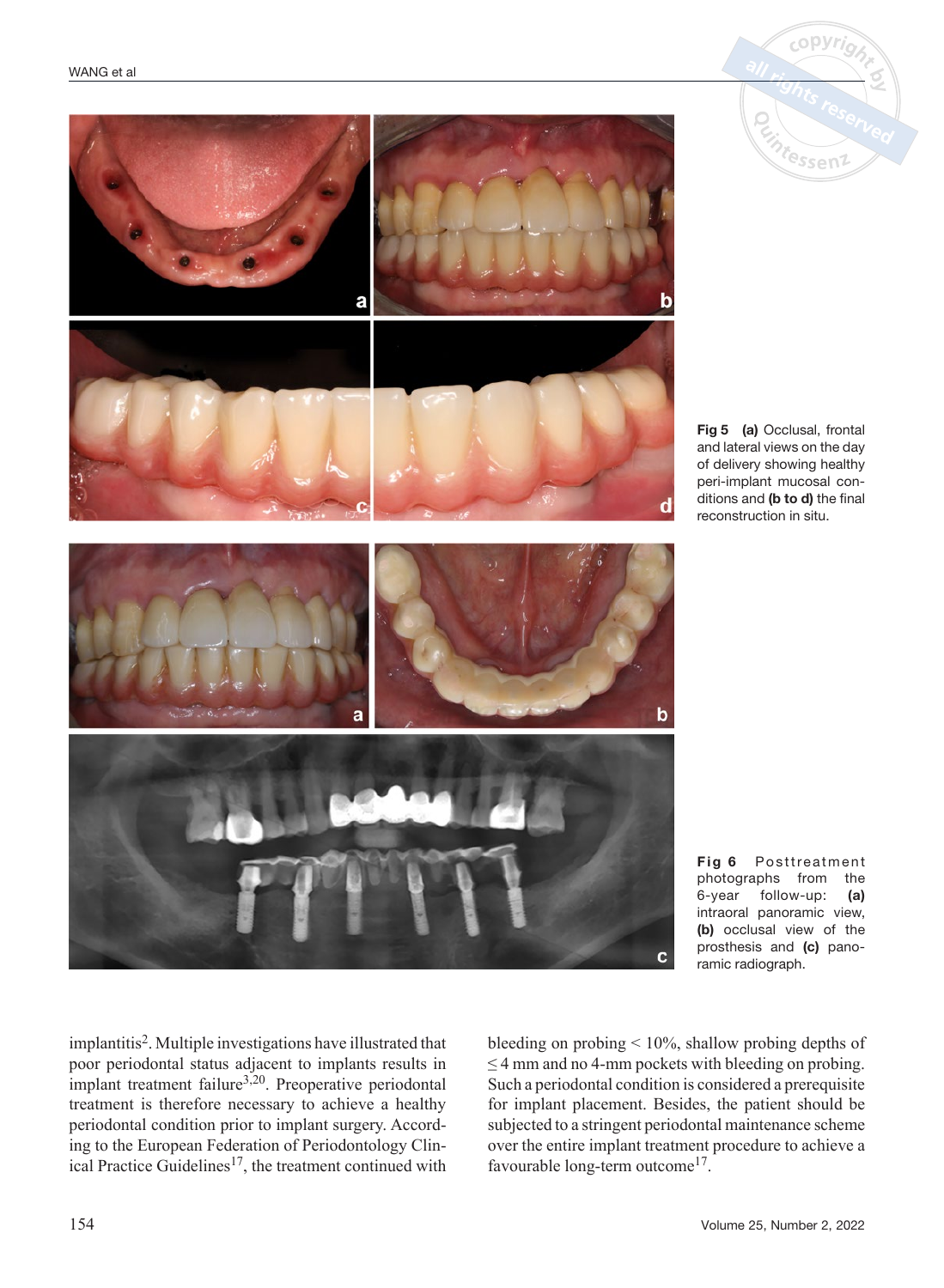After initial periodontal treatment, teeth with excessive mobility and severe bone resorption must be extracted prior to construction of the implant-supported fixed denture<sup>17,21</sup>. According to the Third International Team for Implantology (ITI) Consensus Conference, there are three protocols for determining the timing of implant placement, i.e., immediate, early and conventional22. Immediate implant placement in patients with periodontitis is often associated with greater bone loss and a high failure rate<sup>23</sup>. Conversely, conventional implant placement requires a lengthy treatment period. Accordingly, the early implant placement protocol was utilised in the present case. In this protocol, implants are placed approximately 4 to 8 weeks after tooth extraction in the absence of pathology around the implant, to optimise primary healing of the soft tissue and bone. After implant placement, immediate loading was utilised because the strategy restores the compromised aesthetics and function immediately after implant surgery, with reduced treatment time24,25. Long-term data on immediate loading of implant-supported prostheses has shown that such a loading strategy has an acceptable success rate and clinical outcome<sup>26,27</sup>.

Gingiva modification is commonly used in implants in the anterior maxilla to provide a satisfactory aesthetic. The gingiva modification in the present case was not only due to the patient's high aesthetic demands, but also to the biological width around implants. Maintenance of adequate keratinised mucosa around implants and underneath the pontic area is essential for long-term survival of implants. The peri-implant mucosal tissue and bone establish a stable biological dimension after implant insertion, generating a biological width that is similar to that of the natural dentition. The newly formed biological width is essential to prevent accumulation of plaque biofilms and their bacterial by-products<sup>28</sup>. It has been reported that a minimum peri-implant mucosa width of 2.26 mm is required to establish a proper biological width and house the prosthetic interface<sup>28</sup>. Mucosal thickness affects marginal bone stability and bone resorption may occur with reduced thickness of peri-implant mucosa. The soft tissue at the pontic site should therefore be manipulated carefully to enable satisfactory implant treatment. The anatomy of the peri-implant mucosa could be obtained through conventional impressions and provisional restorations working as implant impression copings. In recent years, with the development of digital impressions, intraoral scanning technology has been introduced in image collection and analysis. The digital information provides high-quality images of the relationship between soft tissue and bone and has

| S<br>$\infty$<br>27<br>$\frac{87}{2}$<br>$\overline{c}$<br>LO<br>$\,^+$<br>$\,^+$<br>$\infty$<br>$\frac{6}{1}$<br>$\frac{1}{2}$<br>(implant)<br>$\sim$<br>$\frac{1}{3}$<br>$\frac{1}{2}$<br>$\frac{3}{4}$<br>$\overline{\mathbf{C}}$<br>36<br>26<br>4<br>3<br>ო<br>$\mathbf{I}$<br>ı<br>ı<br>ı<br>ı<br>$\frac{1}{2}$<br>4<br>S<br>$\frac{1}{3}$<br>25<br>35<br>$\frac{1}{2}$<br>S<br>$\blacksquare$<br>I<br>I<br>(implant)<br>$\frac{1}{2}$<br>$\sim$<br>$\begin{array}{ c c } \hline 2 & 3 \\ \hline \end{array}$<br>ო<br>$\frac{1}{2}$<br>$\overline{\Omega}$<br>$\frac{1}{2}$<br>34<br>$\overline{24}$<br>$\frac{1}{2}$<br>$\infty$<br>3<br>ო<br>$\blacksquare$<br>ı<br>ı<br>ı<br>$\sim$<br>$\frac{1}{2}$<br>$\begin{array}{ c c } \hline 2 & 2 \\ \hline \end{array}$<br>$\frac{3}{2}$<br>23<br>33<br>$\sim$<br>$\mathbf{I}$<br>ı<br>ı<br>$\overline{ }$<br>$\frac{1}{2}$<br>$\frac{1}{1}$<br>$\overline{\mathbf{C}}$<br>(implant)<br>$\overline{\mathbf{C}}$<br>$\sim$<br>$\frac{1}{2}$<br>32<br>22<br>$\sim$<br>$\overline{\mathcal{C}}$<br>2<br>2<br>ı<br>$\mathbf{I}$<br>ı<br>ı<br>ı<br>$\overline{2}$<br>51<br>$\sim$<br>$\overline{\mathbf{C}}$<br>$\overline{1}$<br>$\frac{1}{4}$<br>$\sim$<br>$\sim$<br>ı<br>$\mathbf{I}$<br>ı<br>M<br>S<br>$\frac{\infty}{\infty}$<br>ო<br>(implant)<br>$\overline{\mathbf{C}}$<br>$\overline{\mathbf{C}}$<br>$\sim$<br>2<br>$\frac{2}{3}$<br>42<br>$\sim$<br>ო<br>2<br>2<br>$\mathbf{I}$<br>ı<br>ı<br>ı<br>$\overline{\mathbf{C}}$<br>$\mathbf{C}$<br>$\sim$<br>$\sim$<br>$\frac{3}{2}$<br>$\frac{24}{3}$<br>$\sim$<br>$\sim$<br>ı<br>$\mathbf{I}$<br>ı<br>$\frac{1}{2}$<br>4<br>$\frac{4}{2}$<br>ო<br>$\frac{1}{2}$<br>$\infty$<br>$\infty$<br>$\frac{4}{3}$<br>44<br>$\sim$<br>$^{+}$<br>M<br>ო<br>ı<br>$\overline{\phantom{a}}$<br>ı<br>S<br>ı<br>$\sim$<br>$\sim$<br>$\sim$<br>$\frac{1}{2}$<br>$\frac{5}{1}$<br>45<br>4<br>c<br>ı<br>$\mathbf{I}$<br>ı<br>က<br>M |             | 0.56<br>0.81 |
|---------------------------------------------------------------------------------------------------------------------------------------------------------------------------------------------------------------------------------------------------------------------------------------------------------------------------------------------------------------------------------------------------------------------------------------------------------------------------------------------------------------------------------------------------------------------------------------------------------------------------------------------------------------------------------------------------------------------------------------------------------------------------------------------------------------------------------------------------------------------------------------------------------------------------------------------------------------------------------------------------------------------------------------------------------------------------------------------------------------------------------------------------------------------------------------------------------------------------------------------------------------------------------------------------------------------------------------------------------------------------------------------------------------------------------------------------------------------------------------------------------------------------------------------------------------------------------------------------------------------------------------------------------------------------------------------------------------------------------------------------------------------------------------------------------------------------------------------------------------------------------------------------------------------|-------------|--------------|
|                                                                                                                                                                                                                                                                                                                                                                                                                                                                                                                                                                                                                                                                                                                                                                                                                                                                                                                                                                                                                                                                                                                                                                                                                                                                                                                                                                                                                                                                                                                                                                                                                                                                                                                                                                                                                                                                                                                     |             |              |
|                                                                                                                                                                                                                                                                                                                                                                                                                                                                                                                                                                                                                                                                                                                                                                                                                                                                                                                                                                                                                                                                                                                                                                                                                                                                                                                                                                                                                                                                                                                                                                                                                                                                                                                                                                                                                                                                                                                     |             |              |
|                                                                                                                                                                                                                                                                                                                                                                                                                                                                                                                                                                                                                                                                                                                                                                                                                                                                                                                                                                                                                                                                                                                                                                                                                                                                                                                                                                                                                                                                                                                                                                                                                                                                                                                                                                                                                                                                                                                     |             |              |
|                                                                                                                                                                                                                                                                                                                                                                                                                                                                                                                                                                                                                                                                                                                                                                                                                                                                                                                                                                                                                                                                                                                                                                                                                                                                                                                                                                                                                                                                                                                                                                                                                                                                                                                                                                                                                                                                                                                     |             |              |
|                                                                                                                                                                                                                                                                                                                                                                                                                                                                                                                                                                                                                                                                                                                                                                                                                                                                                                                                                                                                                                                                                                                                                                                                                                                                                                                                                                                                                                                                                                                                                                                                                                                                                                                                                                                                                                                                                                                     |             |              |
|                                                                                                                                                                                                                                                                                                                                                                                                                                                                                                                                                                                                                                                                                                                                                                                                                                                                                                                                                                                                                                                                                                                                                                                                                                                                                                                                                                                                                                                                                                                                                                                                                                                                                                                                                                                                                                                                                                                     |             |              |
|                                                                                                                                                                                                                                                                                                                                                                                                                                                                                                                                                                                                                                                                                                                                                                                                                                                                                                                                                                                                                                                                                                                                                                                                                                                                                                                                                                                                                                                                                                                                                                                                                                                                                                                                                                                                                                                                                                                     |             |              |
|                                                                                                                                                                                                                                                                                                                                                                                                                                                                                                                                                                                                                                                                                                                                                                                                                                                                                                                                                                                                                                                                                                                                                                                                                                                                                                                                                                                                                                                                                                                                                                                                                                                                                                                                                                                                                                                                                                                     |             |              |
|                                                                                                                                                                                                                                                                                                                                                                                                                                                                                                                                                                                                                                                                                                                                                                                                                                                                                                                                                                                                                                                                                                                                                                                                                                                                                                                                                                                                                                                                                                                                                                                                                                                                                                                                                                                                                                                                                                                     |             |              |
|                                                                                                                                                                                                                                                                                                                                                                                                                                                                                                                                                                                                                                                                                                                                                                                                                                                                                                                                                                                                                                                                                                                                                                                                                                                                                                                                                                                                                                                                                                                                                                                                                                                                                                                                                                                                                                                                                                                     |             |              |
|                                                                                                                                                                                                                                                                                                                                                                                                                                                                                                                                                                                                                                                                                                                                                                                                                                                                                                                                                                                                                                                                                                                                                                                                                                                                                                                                                                                                                                                                                                                                                                                                                                                                                                                                                                                                                                                                                                                     |             |              |
|                                                                                                                                                                                                                                                                                                                                                                                                                                                                                                                                                                                                                                                                                                                                                                                                                                                                                                                                                                                                                                                                                                                                                                                                                                                                                                                                                                                                                                                                                                                                                                                                                                                                                                                                                                                                                                                                                                                     |             |              |
|                                                                                                                                                                                                                                                                                                                                                                                                                                                                                                                                                                                                                                                                                                                                                                                                                                                                                                                                                                                                                                                                                                                                                                                                                                                                                                                                                                                                                                                                                                                                                                                                                                                                                                                                                                                                                                                                                                                     |             |              |
|                                                                                                                                                                                                                                                                                                                                                                                                                                                                                                                                                                                                                                                                                                                                                                                                                                                                                                                                                                                                                                                                                                                                                                                                                                                                                                                                                                                                                                                                                                                                                                                                                                                                                                                                                                                                                                                                                                                     |             |              |
|                                                                                                                                                                                                                                                                                                                                                                                                                                                                                                                                                                                                                                                                                                                                                                                                                                                                                                                                                                                                                                                                                                                                                                                                                                                                                                                                                                                                                                                                                                                                                                                                                                                                                                                                                                                                                                                                                                                     |             |              |
|                                                                                                                                                                                                                                                                                                                                                                                                                                                                                                                                                                                                                                                                                                                                                                                                                                                                                                                                                                                                                                                                                                                                                                                                                                                                                                                                                                                                                                                                                                                                                                                                                                                                                                                                                                                                                                                                                                                     |             | 0.41         |
|                                                                                                                                                                                                                                                                                                                                                                                                                                                                                                                                                                                                                                                                                                                                                                                                                                                                                                                                                                                                                                                                                                                                                                                                                                                                                                                                                                                                                                                                                                                                                                                                                                                                                                                                                                                                                                                                                                                     |             |              |
|                                                                                                                                                                                                                                                                                                                                                                                                                                                                                                                                                                                                                                                                                                                                                                                                                                                                                                                                                                                                                                                                                                                                                                                                                                                                                                                                                                                                                                                                                                                                                                                                                                                                                                                                                                                                                                                                                                                     |             |              |
|                                                                                                                                                                                                                                                                                                                                                                                                                                                                                                                                                                                                                                                                                                                                                                                                                                                                                                                                                                                                                                                                                                                                                                                                                                                                                                                                                                                                                                                                                                                                                                                                                                                                                                                                                                                                                                                                                                                     |             |              |
|                                                                                                                                                                                                                                                                                                                                                                                                                                                                                                                                                                                                                                                                                                                                                                                                                                                                                                                                                                                                                                                                                                                                                                                                                                                                                                                                                                                                                                                                                                                                                                                                                                                                                                                                                                                                                                                                                                                     |             |              |
|                                                                                                                                                                                                                                                                                                                                                                                                                                                                                                                                                                                                                                                                                                                                                                                                                                                                                                                                                                                                                                                                                                                                                                                                                                                                                                                                                                                                                                                                                                                                                                                                                                                                                                                                                                                                                                                                                                                     |             |              |
|                                                                                                                                                                                                                                                                                                                                                                                                                                                                                                                                                                                                                                                                                                                                                                                                                                                                                                                                                                                                                                                                                                                                                                                                                                                                                                                                                                                                                                                                                                                                                                                                                                                                                                                                                                                                                                                                                                                     |             |              |
|                                                                                                                                                                                                                                                                                                                                                                                                                                                                                                                                                                                                                                                                                                                                                                                                                                                                                                                                                                                                                                                                                                                                                                                                                                                                                                                                                                                                                                                                                                                                                                                                                                                                                                                                                                                                                                                                                                                     |             |              |
|                                                                                                                                                                                                                                                                                                                                                                                                                                                                                                                                                                                                                                                                                                                                                                                                                                                                                                                                                                                                                                                                                                                                                                                                                                                                                                                                                                                                                                                                                                                                                                                                                                                                                                                                                                                                                                                                                                                     |             |              |
|                                                                                                                                                                                                                                                                                                                                                                                                                                                                                                                                                                                                                                                                                                                                                                                                                                                                                                                                                                                                                                                                                                                                                                                                                                                                                                                                                                                                                                                                                                                                                                                                                                                                                                                                                                                                                                                                                                                     |             |              |
|                                                                                                                                                                                                                                                                                                                                                                                                                                                                                                                                                                                                                                                                                                                                                                                                                                                                                                                                                                                                                                                                                                                                                                                                                                                                                                                                                                                                                                                                                                                                                                                                                                                                                                                                                                                                                                                                                                                     |             | 0.52         |
|                                                                                                                                                                                                                                                                                                                                                                                                                                                                                                                                                                                                                                                                                                                                                                                                                                                                                                                                                                                                                                                                                                                                                                                                                                                                                                                                                                                                                                                                                                                                                                                                                                                                                                                                                                                                                                                                                                                     |             |              |
|                                                                                                                                                                                                                                                                                                                                                                                                                                                                                                                                                                                                                                                                                                                                                                                                                                                                                                                                                                                                                                                                                                                                                                                                                                                                                                                                                                                                                                                                                                                                                                                                                                                                                                                                                                                                                                                                                                                     |             |              |
|                                                                                                                                                                                                                                                                                                                                                                                                                                                                                                                                                                                                                                                                                                                                                                                                                                                                                                                                                                                                                                                                                                                                                                                                                                                                                                                                                                                                                                                                                                                                                                                                                                                                                                                                                                                                                                                                                                                     |             |              |
|                                                                                                                                                                                                                                                                                                                                                                                                                                                                                                                                                                                                                                                                                                                                                                                                                                                                                                                                                                                                                                                                                                                                                                                                                                                                                                                                                                                                                                                                                                                                                                                                                                                                                                                                                                                                                                                                                                                     |             |              |
|                                                                                                                                                                                                                                                                                                                                                                                                                                                                                                                                                                                                                                                                                                                                                                                                                                                                                                                                                                                                                                                                                                                                                                                                                                                                                                                                                                                                                                                                                                                                                                                                                                                                                                                                                                                                                                                                                                                     |             |              |
|                                                                                                                                                                                                                                                                                                                                                                                                                                                                                                                                                                                                                                                                                                                                                                                                                                                                                                                                                                                                                                                                                                                                                                                                                                                                                                                                                                                                                                                                                                                                                                                                                                                                                                                                                                                                                                                                                                                     |             | 0.53         |
|                                                                                                                                                                                                                                                                                                                                                                                                                                                                                                                                                                                                                                                                                                                                                                                                                                                                                                                                                                                                                                                                                                                                                                                                                                                                                                                                                                                                                                                                                                                                                                                                                                                                                                                                                                                                                                                                                                                     |             |              |
|                                                                                                                                                                                                                                                                                                                                                                                                                                                                                                                                                                                                                                                                                                                                                                                                                                                                                                                                                                                                                                                                                                                                                                                                                                                                                                                                                                                                                                                                                                                                                                                                                                                                                                                                                                                                                                                                                                                     |             |              |
|                                                                                                                                                                                                                                                                                                                                                                                                                                                                                                                                                                                                                                                                                                                                                                                                                                                                                                                                                                                                                                                                                                                                                                                                                                                                                                                                                                                                                                                                                                                                                                                                                                                                                                                                                                                                                                                                                                                     |             |              |
|                                                                                                                                                                                                                                                                                                                                                                                                                                                                                                                                                                                                                                                                                                                                                                                                                                                                                                                                                                                                                                                                                                                                                                                                                                                                                                                                                                                                                                                                                                                                                                                                                                                                                                                                                                                                                                                                                                                     | $\sim$<br>ო |              |
| $\frac{1}{2}$<br>$\infty$                                                                                                                                                                                                                                                                                                                                                                                                                                                                                                                                                                                                                                                                                                                                                                                                                                                                                                                                                                                                                                                                                                                                                                                                                                                                                                                                                                                                                                                                                                                                                                                                                                                                                                                                                                                                                                                                                           |             |              |
| (implant)<br>$\frac{3}{2}$<br>$\sim$<br>46<br>$\frac{6}{5}$<br>$\overline{5}$<br>က<br>$\overline{4}$<br>ო                                                                                                                                                                                                                                                                                                                                                                                                                                                                                                                                                                                                                                                                                                                                                                                                                                                                                                                                                                                                                                                                                                                                                                                                                                                                                                                                                                                                                                                                                                                                                                                                                                                                                                                                                                                                           |             | 0.43         |
| $\mathbf{I}$<br>ı<br>ı<br>f,                                                                                                                                                                                                                                                                                                                                                                                                                                                                                                                                                                                                                                                                                                                                                                                                                                                                                                                                                                                                                                                                                                                                                                                                                                                                                                                                                                                                                                                                                                                                                                                                                                                                                                                                                                                                                                                                                        |             |              |
|                                                                                                                                                                                                                                                                                                                                                                                                                                                                                                                                                                                                                                                                                                                                                                                                                                                                                                                                                                                                                                                                                                                                                                                                                                                                                                                                                                                                                                                                                                                                                                                                                                                                                                                                                                                                                                                                                                                     |             |              |
| 5 3 4<br>$\overline{1}$<br>47<br>$\,^+$<br>Ï                                                                                                                                                                                                                                                                                                                                                                                                                                                                                                                                                                                                                                                                                                                                                                                                                                                                                                                                                                                                                                                                                                                                                                                                                                                                                                                                                                                                                                                                                                                                                                                                                                                                                                                                                                                                                                                                        |             |              |
| BS 4 3 5<br>62<br>P<br>88<br>$\overline{3}$                                                                                                                                                                                                                                                                                                                                                                                                                                                                                                                                                                                                                                                                                                                                                                                                                                                                                                                                                                                                                                                                                                                                                                                                                                                                                                                                                                                                                                                                                                                                                                                                                                                                                                                                                                                                                                                                         |             |              |
| Tooth number<br>Mobility<br>Mobility<br>Plaque<br>PPD,<br>PP),<br>BOP<br>B<br><b>BOP</b><br>mm<br>mm                                                                                                                                                                                                                                                                                                                                                                                                                                                                                                                                                                                                                                                                                                                                                                                                                                                                                                                                                                                                                                                                                                                                                                                                                                                                                                                                                                                                                                                                                                                                                                                                                                                                                                                                                                                                                |             | BR, mm       |

BOP, bleeding on probing; BR, bone resorption; BS, buccal side; LS, lingual side; PPD, periodontal probing depth; PS, palatal side. BOP, bleeding on probing; BR, bone resorption; BS, buccal side; LS, lingual side; PPD, periodontal probing depth; PS, palatal side. or II for plaque indicates the Plaque Index, and for mobility it indicates the degree of tooth mobility. I or II for plaque indicates the Plaque Index, and for mobility it indicates the degree of tooth mobility. + means that BOP is positive and - means it is negative. + means that BOP is positive and - means it is negative.

**WANG** et

 $n$ ass $e^g$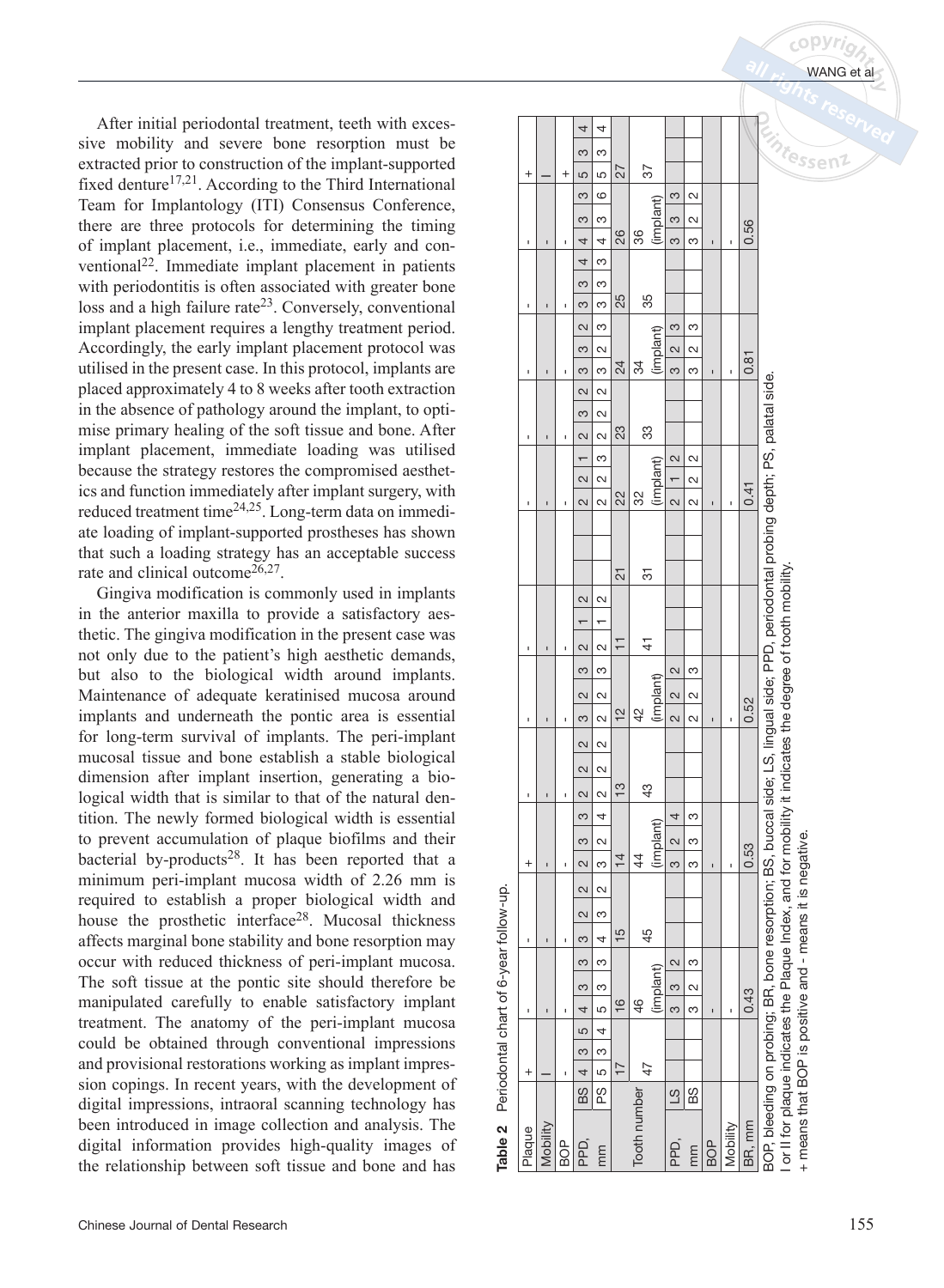become an essential tool in prothesis design $6$ . In the present case, a provisional restoration with a margin located 2.3 mm above the alveolar bone was designed and fabricated by CAD/CAM according to the patient's computed tomography data. We combined the digital impression and provisional restoration, forming a suitable biological width around the implants.

As a new generation of implant material, PEEK has the following advantages. First, it is white in colour and eliminates the greyish hue of metal frameworks to produce a more aesthetic outcome<sup>29</sup>. The material is comparable to bone in terms of mechanical and physical properties<sup>12</sup>. Hence, the PEEK framework here was combined with the high-strength resin teeth, aiming to reduce the stress concentration caused by natural maxillary teeth to reduce relative complications. It is also resistant to wear and has a high survival rate<sup>13</sup>. Because PEEK is insoluble in water, a PEEK framework does not have a metallic taste. For these reasons, a PEEKbased prosthetic framework has a high level of patient acceptance29. In addition, PEEK is highly biocompatible and causes fewer inflammation effects and less plaque accumulation<sup>15</sup>.

There are still some limitations concerning the applications of PEEK. First, PEEK blanks are a greyishbrown or pearl-white opaque colour and are unsuitable for monolithic aesthetic dental restorations, especially in the anterior region<sup>13</sup>. Thus, veneering is required, but bonding to veneering composite resin materials remains a challenge because of the complex chemical structure of PEEK. Besides, in contrast to titanium, PEEK has very limited inherent osteoconductive properties<sup>30</sup>. Although unmodified PEEK is considered as a bio-inert material, there is no conclusive evidence of the osteoconductive effects of PEEK in vivo and in vitro. Moreover, protheses with a PEEK framework are still at risk of mechanical complications.

In the present case, the veneer collapse happened in the posterior region after a 6-year follow-up. Veneer fracture is the most common mechanical complication for protheses with a PEEK framework, which emphasises the imperfect bonding between the framework and PMMA veneer<sup>11</sup>. As PEEK is characterised by an inert surface, surface pretreatment is crucial for successful bonding with the veneer $31,32$ . It was reported that the shear bond strength between pure PEEK substrate (without surface pretreatment) and PMMA veneer was only 0.7 to 18.2 MPa, and that after surface pretreatment, the shear bond strength between the veneer and PEEK can be increased to about 30 MPa or more<sup>33</sup>. The surface pretreatments include airborne-particle abrasion, silica coating and laser, among which airborne-particle abrasion was proven to provide superior pretreatment of PEEK<sup>34</sup>. Besides, the bond strength is also related to the adhesive system. The prosthesis using the visio.link adhesive system, which contains methyl methacrylate and 2-propenoic acid reaction products with pentaerythritol and diphenyl (2,4,6,-trimeth-ylbenzoyl)-phosphine oxide35, was proven to show a favourable survival rate36. Thus, in the present case, the PEEK surface was airborne-particle abraded and treated with a viso.link prime and an opaquer catalyst (Bredent) to improve bonding between the methacrylate veneer and the PEEK framework. In addition, an implant protective occlusion splint was applied to protect the protheses by reducing the tension from the occlusal force on  $it^{37}$ . The occlusal splint could help move stress forward towards the bone structure to protect the protheses and maintain implants for the long term<sup>38</sup>. The patient did not wear the occlusal splint as advised, and veneer collapse still happened. Thus, further studies are required to eliminate the occurrence of veneer collapse.

 $c$  ODVr

Microcracks are another commonly occurred mechanical complication encountered with the PEEK framework $^{11}$ , which might be related to the fatigue behaviour of PEEK33. To address this drawback, some reinforced materials were introduced to improve the fatigue performance of PEEK. Appropriate design and standardised manufacturing might also be conductive to preventing cracks, including enough inter-ridge space, proper thickness of frameworks, and so  $\text{on}^{11}$ . Thus, further studies should emphasise the relationship between the design of the PEEK framework and its integrity.

The limitations of the present study include the fact that this was a case report with only one patient, and that it was conducted 6 years ago. At that time, the relevant technology was not sufficiently developed. The 3D printing of PEEK frameworks was not developed enough, which may have led to deficiencies in framework production, and the multiunit abutment (Screw Retained Abutment; Straumann) was not available in China 6 years ago. As such, we could only choose implant-level impression, which may have caused unsatisfactory precision. Further research should focus on long-term studies with a bigger sample size to fully confirm the validity of the PEEK framework applied in patients with periodontitis.

# **Conclusion**

In the present case, a patient with chronic periodontitis received a PEEK framework containing an implant-supported full-arch fixed prosthesis after appropriate periodontal treatment. At the 6-year follow-up, the patient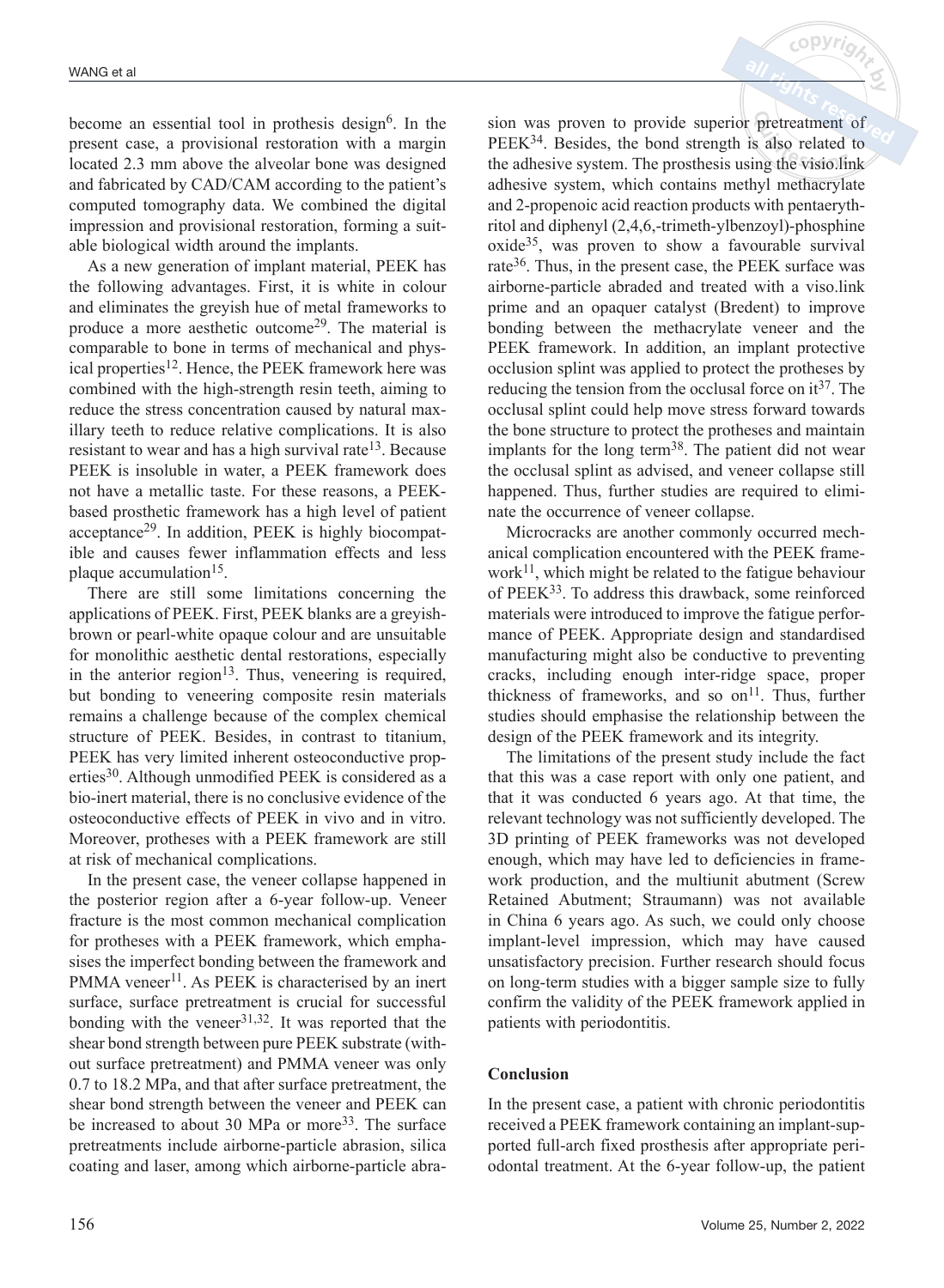*c*opyriم

was satisfied with the prosthesis and there was no recurrence of periodontitis or peri-implantitis. Within the limitations of this study, full-arch protheses with PEEK framework can represent a good alternative treatment choice for patients with periodontitis. To further evaluate the clinical effectiveness of this treatment option, studies with a larger sample size and over a longer period are required.

#### **Conflicts of interest**

The authors declare no conflicts of interest related to this study.

#### **Author contribution**

Dr Jing WANG contributed to the surgery, data collection and concept; Dr Jun Ting GU contributed to the original draft preparation and data interpretation; Drs Meng MENG and Chen Yu WANG contributed to the surgery and data analysis; Dr Ji Hua CHEN and Dr Li Na NIU contributed to the manuscript revision, funding acquisition and project administration.

(Received Jun 11, 2021; accepted Dec 02, 2021)

#### **References**

- 1. Nilsson H, Sanmartin Berglund J, Renvert S. Longitudinal evaluation of periodontitis and tooth loss among older adults. J Clin Periodontol 2019;46:1041–1049.
- 2. Ferreira SD, Martins CC, Amaral SA, et al. Periodontitis as a risk factor for peri-implantitis: Systematic review and meta-analysis of observational studies. J Dent 2018;79:1–10.
- 3. Sung CE, Chiang CY, Chiu HC, Shieh YS, Lin FG, Fu E. Periodontal status of tooth adjacent to implant with peri-implantitis. J Dent 2018;70:104–109.
- 4. Sicilia-Felechosa A, Pereira-Fernández A, García-Lareu J, Bernardo-González J, Sicilia-Blanco P, Cuesta-Fernández I. Flapless immediate implant placement and provisionalization in periodontal patients: A retrospective consecutive case-series study of single-tooth sites with dehiscence-type osseous defects. Clin Oral Implants Res 2020;31:229–238.
- 5. Berglundh T, Lindhe J, Ericsson I, Marinello CP, Liljenberg B, Thomsen P. The soft tissue barrier at implants and teeth. Clin Oral Implants Res 1991;2:81–90.
- 6. Monaco C, Evangelisti E, Scotti R, Mignani G, Zucchelli G. A fully digital approach to replicate peri-implant soft tissue contours and emergence profile in the esthetic zone. Clin Oral Implants Res 2016;27:1511–1514.
- 7. Bagegni A, Abou-Ayash S, Rücker G, Algarny A, Att W. The influence of prosthetic material on implant and prosthetic survival of implant-supported fixed complete dentures: A systematic review and meta-analysis. J Prosthodont Res 2019;63:251–265.
- 8. Jiang X, Yao Y, Tang W, et al. Design of dental implants at materials level: An overview. J Biomed Mater Res A 2020;108:1634–1661.
- 9. Schulze C, Weinmann M, Schweigel C, Keßler O, Bader R. Mechanical properties of a newly additive manufactured implant material based on Ti-42Nb. Materials (Basel) 2018;11:124.
- 10. Pozzi A, Holst S, Fabbri G, Tallarico M. Clinical reliability of CAD/ CAM cross-arch zirconia bridges on immediately loaded implants placed with computer-assisted/template-guided surgery: A retrospective study with a follow-up between 3 and 5 years. Clin Implant Dent Relat Res 2015;17(suppl 1):e86–e96.
- 11. Wang J, Wu P, Liu HL, et al. Polyetheretherketone versus titanium CAD-CAM framework for implant-supported fixed complete dentures: A retrospective study with up to 5-year follow-up [epub ahead of print 30 September 2021]. J Prosthodont Res doi: 10.2186/jpr. JPR\_D\_20\_00142.
- 12. Knaus J, Schaffarczyk D, Cölfen H. On the future design of bioinspired polyetheretherketone dental implants. Macromol Biosci 2020;20:e1900239.
- 13. Najeeb S, Zafar MS, Khurshid Z, Siddiqui F. Applications of polyetheretherketone (PEEK) in oral implantology and prosthodontics. J Prosthodont Res 2016;60:12–19.
- 14. Papathanasiou I, Kamposiora P, Papavasiliou G, Ferrari M. The use of PEEK in digital prosthodontics: A narrative review. BMC Oral Health 2020;20:217.
- 15. Bathala L, Majeti V, Rachuri N, Singh N, Gedela S. The role of polyether ether ketone (peek) in dentistry – A review. J Med Life 2019;12:5–9.
- 16. Ahuja S, Cagna DR. Classification and management of restorative space in edentulous implant overdenture patients. J Prosthet Dent 2011;105:332–337.
- 17. Sanz M, Herrera D, Kebschull M, et al. Treatment of stage I-III periodontitis – The EFP S3 level clinical practice guideline. J Clin Periodontol 2020;47(suppl 22):4–60.
- 18. D'haese J, Van De Velde T, Elaut L, De Bruyn H. A prospective study on the accuracy of mucosally supported stereolithographic surgical guides in fully edentulous maxillae. Clin Implant Dent Relat Res 2012;14:293–303.
- 19. Papaspyridakos P, Chen CJ, Singh M, Weber HP, Gallucci GO. Success criteria in implant dentistry: A systematic review. J Dent Res 2012;91:242–248.
- 20. Do TA, Le HS, Shen YW, Huang HL, Fuh LJ. Risk factors related to late failure of dental implant-A systematic review of recent studies. Int J Environ Res Public Health 2020;17:3931.
- 21. Lanza A, Scognamiglio F, Femiano F, Lanza M. Immediate, early, and conventional implant placement in a patient with history of periodontitis. Case Rep Dent 2015;2015:217895.
- 22. Hämmerle CH, Chen ST, Wilson TG Jr. Consensus statements and recommended clinical procedures regarding the placement of implants in extraction sockets. Int J Oral Maxillofac Implants 2004;19(suppl):26–28.
- 23. Palmer R. Evidence for survival of implants placed into infected sites is limited. J Evid Based Dent Pract 2012;12(3, suppl):187–188.
- 24. Abdunabi A, Morris M, Nader SA, Souza RF. Impact of immediately loaded implant-supported maxillary full-arch dental prostheses: A systematic review. J Appl Oral Sci 2019;27:e20180600.
- 25. Eckert SE, Hueler G, Sandler N, Elkattah R, McNeil DC. Immediately loaded fixed full-arch implant-retained prosthesis: Clinical analysis when using a moderate insertion torque. Int J Oral Maxillofac Implants 2019;34:737–744.
- 26. Alfadda SA, Chvartszaid D, Tulbah HI, Finer Y. Immediate versus conventional loading of mandibular implant-supported fixed prostheses in edentulous patients: 10-year report of a randomised controlled trial. Int J Oral Implantol (Berl) 2019;12:431–446.
- 27. Gallardo YNR, da Silva-Olivio IR, Gonzaga L, Sesma N, Martin W. A systematic review of clinical outcomes on patients rehabilitated with complete-arch fixed implant-supported prostheses according to the time of loading. J Prosthodont 2019;28:958–968.